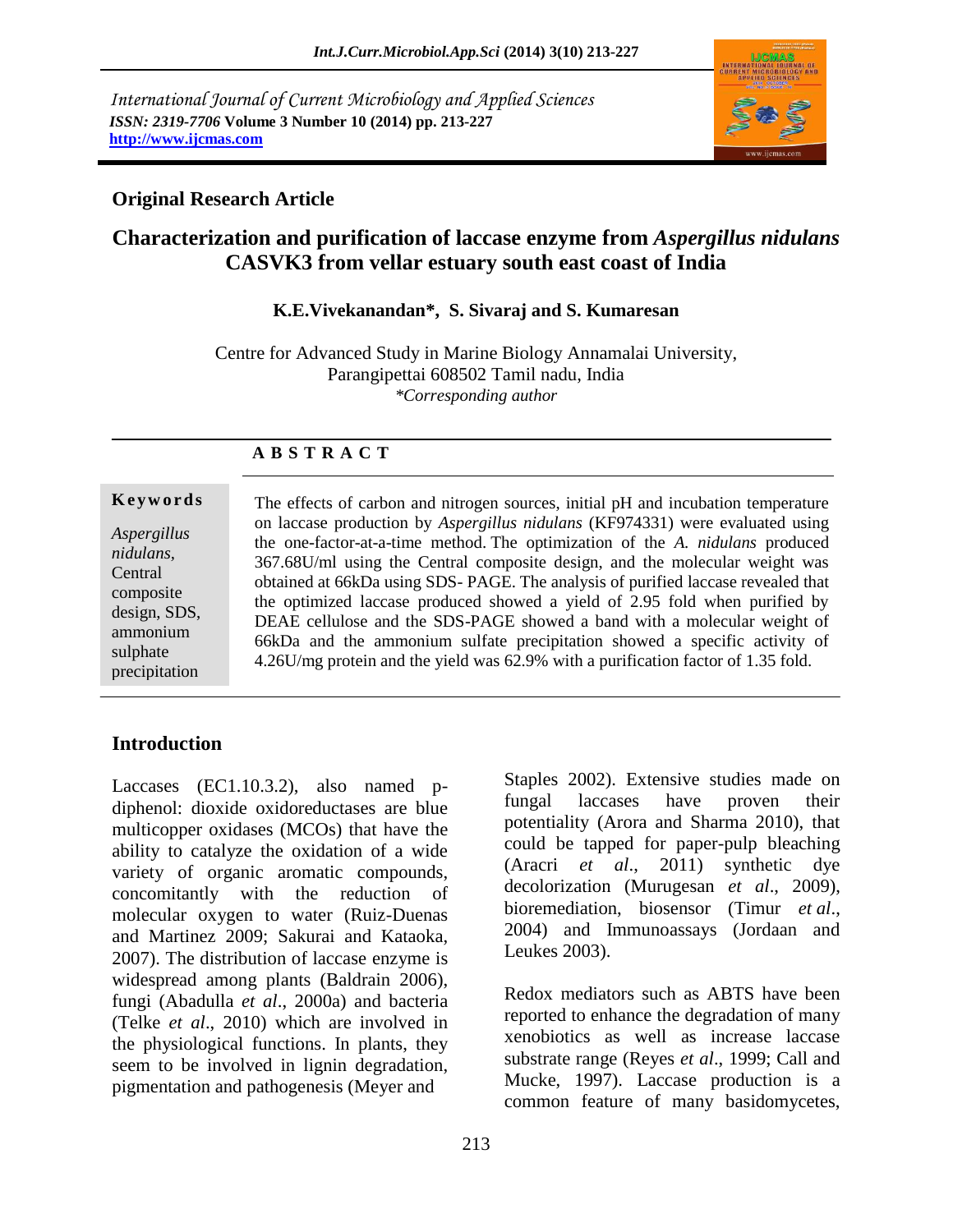particularly those associated with wood decay or terminal stages of decomposition (Wood, 1980). Fungal laccases participate in conidial pigmentation and in infection processes during phytopathogenesis, to overcome the reactions of the host organism by polymerizing endogenous plant phenols, thus rendering them non-toxic (Mayer, 1987). However, the major role attributed to laccases in fungal species lies in the degradation of lignin and in the humification process (Hermann *et al*., 1983). In fungi, laccases are secreted and found intracellularly localised in the hulle cells and *Cleistothecial primordia* (Meideieros *et al*., 1999).

These enzymes can be produced by a variety of substances in various fungi independent of enzyme regulation, and the effects of inducers of laccase differ from fungus to fungus. Fungal laccases are involved in various processes in nature including the biodegradation of lignin (Eggert *et al*., 1996).The main objective of the present work was to study the optimization by one factor at a time approach and to study different purification and characterization techniques and their yield of specific activity and different sources like carbon, nitrogen. The SDS PAGE was used to find out the molecular weight of the enzyme purified and DEAE cellulose column chromatography was used to study the anions released by the *A.nidulans*.

# **Materials and Methods**

## **Microorganism and inoculum preparation**

The fungal strain was isolated in soil collected from mangrove region of the Vellar estuary. The geographical location of the study was carried out in Latitude of 11°029'134"N and Longitude of  $79°$ 

045'703"E of south east coast of India. The sediment was collected by using a sterile spatula and was put in Zip- lock bags and transported to the laboratory and immediately processed. The strain was grown in Potato dextrose Agar (PDA) slant, sub cultured periodically and stored at 4<sup>°</sup>C. The inoculum was prepared by fungal cultivation on a rotary shaker at 150 rpm in 250 ml flasks containing 100ml basal medium  $(g/l)$ : Sucrose -10; Peptone – 5;  $KH_2Po_4-1.0$ ;  $NH_4NO_3-1.0$ ;  $MgSO_4-1.0$  and Guaiocol-3mM and the following microelements were added to the basal medium (g/l)  $FeCl_{3} - 1.0$ ,  $CoCl_{2} - 1.0$ ,  $ZnCl_{2} - 1.0$ 1.0, CuSO<sub>4</sub>.7H<sub>2</sub>O- 1.0; KCl- 1.0; BaCl<sub>2</sub>-1.0;  $HgCl<sub>2</sub>-1.0$ ;  $ZnSO<sub>4</sub>-1.0$ . Among the isolates strains, *Aspergillus nidulans* CASVK3 was selected for the production of laccase.

After 7 days of fungal cultivation, mycelial pellets were harvested and homogenized with a waring laboratory blender, three times for 20s with 1-min intervals (Mikiashvili *et al*., 2006). Each flask was inoculated using agar piece  $(1 \text{cm}^{-2})$  cut from an actively grown fungal culture. The flasks were incubated at 30℃ on a rotary shaker (150 rpm). The culture broth was filtered, clarified by centrifugation at 10,000 rpm for 15 min, frozen, defrosted and then filtered to remove the precipitated polysaccharides. The resulting clear filtrate was used for the determination of soluble protein, enzyme activities, residual activity, and inducers effect on the laccase enzyme.

### **Determination of biomass**

The mycelial biomass was harvested from the culture, it was washed with distilled water and pre weighed in a sterilized beaker. Then the biomass was dried at 105◦C for 2 h and it was weighed in gram (Haq and Daud, 1995).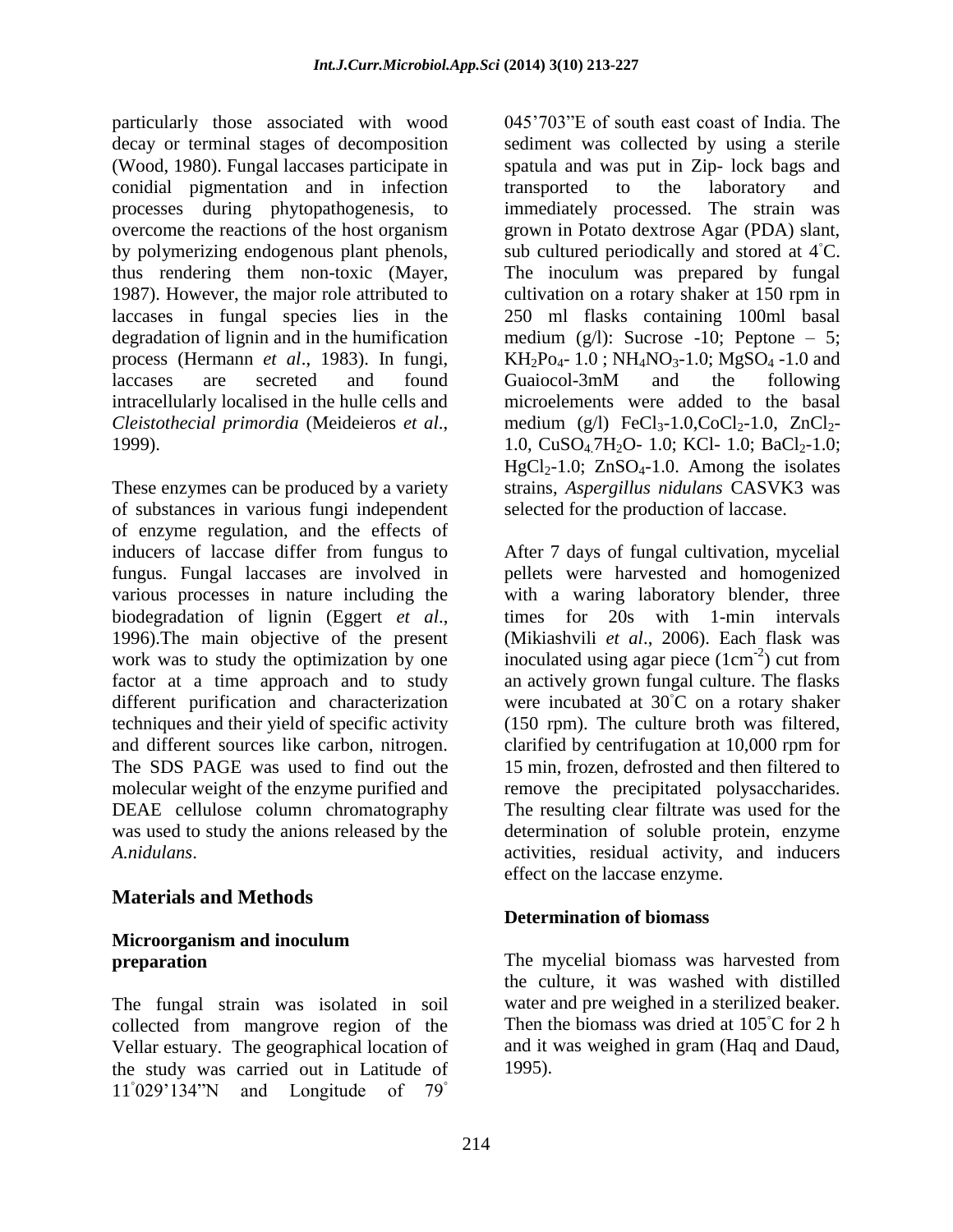## **Laccase purification**

The method for the laccase purification was adopted from the protocol described by Das *et al*. (2001) with minor modifications. All experiments were performed at 4◦ C unless and otherwise mentioned. The purification paramters calculations were carried out according to Nelson and Cox (2004)

## **Determination of molecular mass**

Sodium dodecyl suphate polyacryalmide gel electophoresis (SDS-PAGE) was carried out according to the method of Laemmli (1970). The same was used for the monitor the development of the purification process, to detrmine the homogenecity and apparent molecular mass of the purified laccase. SDS-PAGE was carried out on a 4% w/v stacking gel and 10% w/v seperating gel. The approximate molecular mass of the laccase was determined by calibration against broad range molecular weight markers, which contained the proteins 66, 45, 35, 20 kDa. The lacacse activity was exaimed with Guaiacol 1M as the substrate at different pH levels (6-12) by using appropriate buffers.

## **Ultrafiltration and Ammonium sulphate precipitation**

The method for the ultrafiltration of laccase was adapted from a protocol described by Kim *et al*. (2002). The extracted culture filtrate was concentrated by ultrafiltration cell using Amicon 8200,YM-30 membrane through a membrane filter (molecular weight cut off 10kda) until a 10 fold concentration was achived. Concentrated filtrate was brought to  $40\%$  (w/v) saturation  $((NH_4)_{2}SO_4$  overnight at 4<sup>°</sup>C) then centrifuged at 6000xg for 30 min,the obtained precipitated pellet was discarded. The resulting supernatant was brought to

80% (w/v) saturation ( $(NH_4)_2SO_4$ , overnight at 4◦C. The precipitate was collected and then resuspended in 100mM sodium phosphate buffer pH 6.0 and dialized against the same buffer overnight at  $4°C$ . the dialyzed enzyme sample was subjected to anion exchange ch romatography.

**Anion exchange coloumn chromatography and Size –exclusion chromatography**

The dialysate was loaded onto anion exchage (DEAE- cellulose) column (22x220mm) that had been pre-equilibrated with 100mM sodium phosphate buffer pH 6.0. The enzyme loaded column was washed with 500 ml of the same buffer to remove unbound sample components. A step wise gradient system of NaCl (0.2 to 1.0M ) in the 100mM sodium acetate buffer (pH 6.0), was used to elute the bound protein at a rate of 1ml/min; fraction were collected and assayed for laccase activity. The active fractions of the laccase peaks were pooled together and dialyzed against the same buffer. The dialysate was subjected to size exclusion chromatography in the column (16x650mm) packed with Biogel P-200, are pre –equilibrated with 100mM sodium phosphate buffer pH 6.0. Active fraction were collected, assayed, pooled together and dialyzed against same buffer. The dialysate was concentrated by lyophilizer (Mini Lyodel Freeze Dryer, India) and stored at - 20 ℃ for futher characterization studies.

### **Effect of pH and temperature on laccase activity**

The effect of pH was determined by measuring the activity at pH 3.0 to 6.0 in sodium acetate buffer, (100mM). The effect of temperature was determined by performing enzyme assays at temperature ranging from 20 to 80◦C (sodium acetate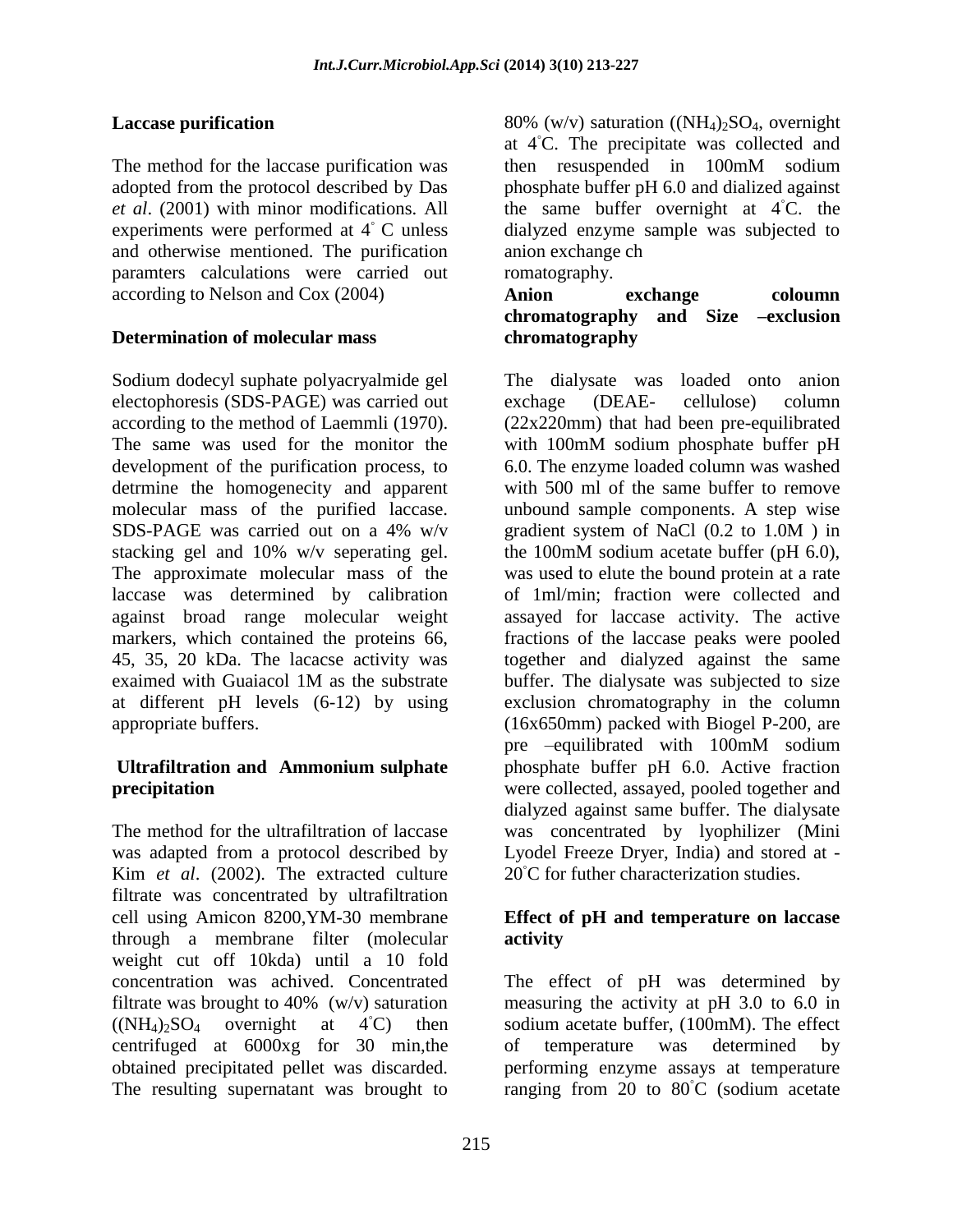buffer, 100 mM, pH 5.0). For the determination of pH stability, the enzyme solution was diluted tenfold with 100mM sodium acetate buffer of pH values 3.0 to 6.0 and then incubated at  $4°C$ . similarly, temperature stability was determined by incubating the enzyme solution in screw capped glass tubes at 30-70◦C for different periods. The tubes were withdrawn at indicated times and cooled in ice water. In both cases the residual activities were determined at pH 5 and at 50◦C.

# **Characterization of purified laccase Effect of pH and Temeprature**

The optimum pH of the purifed laccase enzyme was studied by incubating the laccase over a pH range of 3.5 to 10.0. The buffer system used were 100mM sodium acetate buffer for pH 3.5 to 5.5; 100mM sodium phosphate buffer pH 6.0-8.0; 100mM glycine-NaOH buffer pH 8.5-10.0. The purified laccase was incubated at the above pH for 30 min and the residual activity was determined spectrophotometrically at 470nm by guaiacol as the substrate. The temperature profile of the purified laccase was identified by incubating the enzyme for 30 min at different temperatures from 20 to 80◦C with the increment of  $10^{\circ}$ C at the optimum pH determined by incubating the enzyme at temperature from 50 to 70<sup>°</sup>C with the increment of 5◦C for different time period (1-5h). Residual activity was determined spectrophotometrically at 470nm using guaiacol as the substrate.

# **Effect of NaCl on enzyme stability and activity**

Effect of NaCl on purified laccase was determined at different concentrations of NaCl ranging from 0.0 to 2.0M. Salt

tolerance of the purified laccase was determined by incubating at different concentrations of NaCl, upto 2M for 24h at 45◦C, the residual activity was calculated under the satandard assay conditions at frequent time intervals. Laccase activity in the absence of NaCl was also determined fo r comparison.

# **Effect of substrate on purified laccase activity**

Aromatic substrates namely ABTS, guaiacol, pyrogallol, *p*-phenylenediamine, catechol, ferulic acid, tyrosine, and veratryl alcohol were chosen to study laccase substrate specificity (Murugesan et al., 2006). These compounds were tested at 1 mM concentrations separately with sodium acetate buffer (100 mM, pH 6.0) using 10 µg of laccase enzyme. The enzyme assays were done as described earlier.

## **Effect of metal ions on purified laccase activity**

The effect of metal ions on the purified laccase was determined to check the stability and the relative activty of the metals like Copper, Calcium, Potassium, Magnesium, Ferric ion, Zinc and some heavy metals like Cobalt, Nickel and Mercury and Lead (each at 1mM to2mM) concentration.

# **Effect of different inhibitors on activity of purified laccase**

The effects of several potential inhibitors were determined by incubating the purified laccase with various concentrations of inhibitors and measured the residual activity with guaiacol as substrate. Lcysteine,sodium metabisulphite, sodium sulphite, sodium dithionite was incubated with the purified laccase at four different concentrations (0.1,2,5,10mM) for 30 min at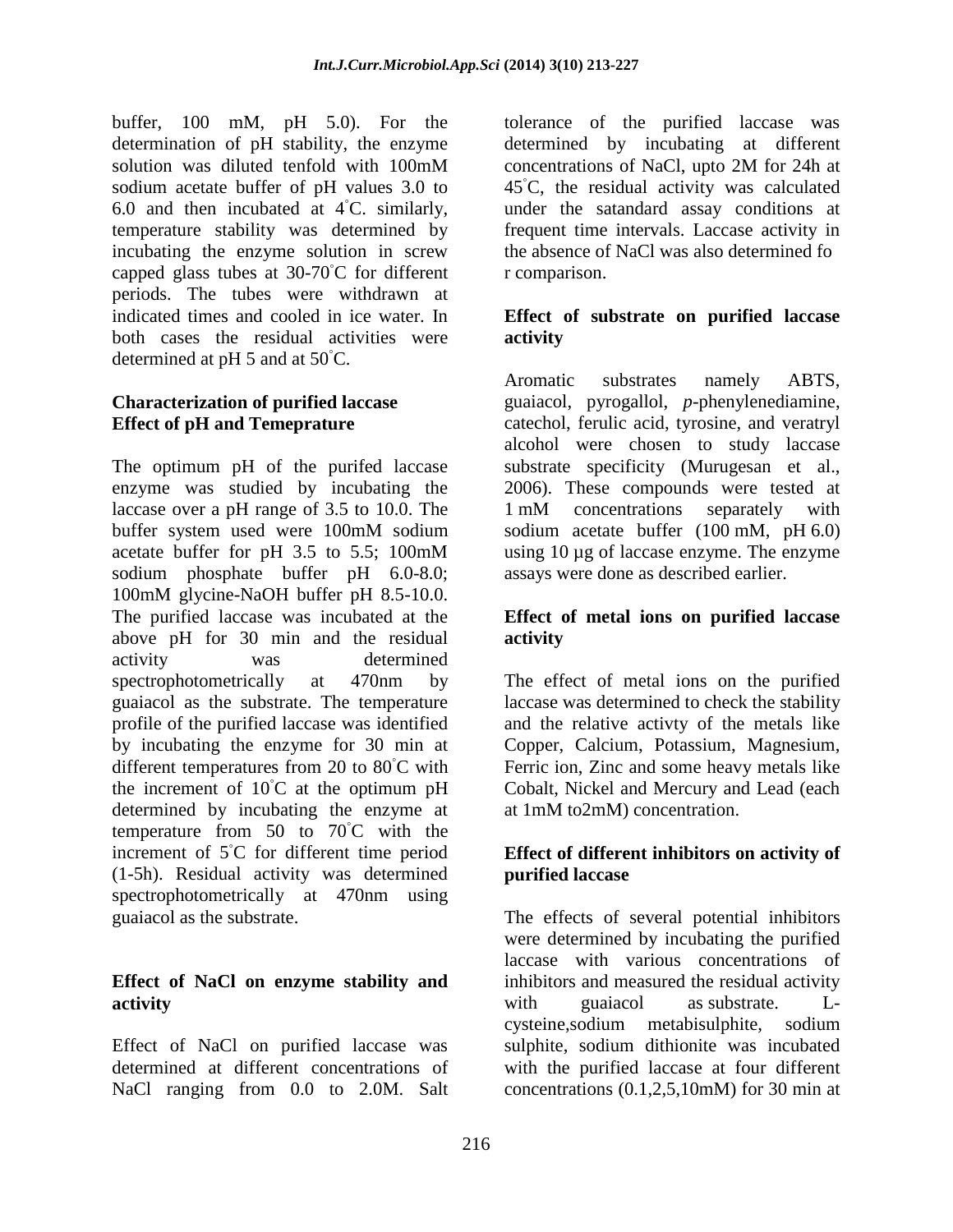room temperture. The change in absorbance was measured spectrophotometrically at 470nm. A control test was conducted in parallel in the absence of the inhibitor.

## **Kinetic constants against the purified laccase enzyme**

Kinetic constants of laccase for the most commonly used substrates are guaiacol, ABTS, 1-napthol, were investigated. The reactions were conducted at standard assay condition. The wavelengths of laccase activity with the above mentioned substrates were determined spectrophotometrically by allowing the reactions of the substrates with laccase to proceed to completion, performing a spectral scan and using suitable λmax (wavelength of maximum absorbtion). Kinetic studies were conducted for the selected four substrates and the Vmax and Km values were calculated using the Michaelis Menten equation.

# **Results and Discussion**

Among the isolates, *Aspergillus nidulans* CASVK3 showed relatively higher laccase activity than that of other isolates (Fig-1) and the strain identified by 16S rDNA sequence and obtained accession number KF974331. Therefore, *Aspergillus nidulans*  CASVK3 was selected for further experiment. The strain produced 367.68U/ml of laccase enzyme when optimized using different carbon and nitrogen sources (Fig-2 and Fig-3).

### **Biomass determination**

The growth of the fungus *Aspergillus nidulans* and the production of enzyme were highly influenced by effective controlling factors like pH, Temperature and NaCl concentration and the laccase activity and biomass was studied at different time (Days) and pH, NaCl (Fig-4.a and Fig- 4.b and Fig-4.c, 4d)*.* The growth of organism in the production medium without any specific parameters and it was considered as control.

## **Purification and characterization of laccase enzyme**

In order to identify the laccase enzyme produced by *Aspergillus nidulans*, crude laccase was subjected to SDS PAGE. *A. nidulans* producing laccase enzyme of molecular weight of 66kDa (Fig-5). The (Table.1) shows the purification summary of the ammonium sulfate precipitation, the specifc activity was increased to 4.26U/mg protein and the yeild was 62.9% with a purification factor of 1.35 fold. The dialyzed sample was applied to a DEAE-cellulose column chromatography, the specific activity was increased to 7.16U/mg protein and the yeild was 50.5% with purification factor of 2.95 fold. Fraction with laccase activity were pooled and dialyzed without any apparent loss of activity and loaded onto a Biogel P-200 column. At the end of the purification process, laccase enzyme was purified to 9.19 U/mg of protein using guaiacol as substrate under standard assay condition. The purified enzyme yeilded a single band in SDS-PAGE after staining with Coomassie brilliant blue R-250 and guaiacol, respectively molecular weight of the laccase enzyme was calculated to be  $~\sim$ 66kDa.

### **Effects of pH and temperature on the activity of Aspergillus nidulans**

The influence of pH within the range of 3.0 to 11 on laccase activity of *A. nidulans* was studied and the results were plotted. The effect of temperature in the production of laccase and biomass in the shake flask was shown in (Table.2).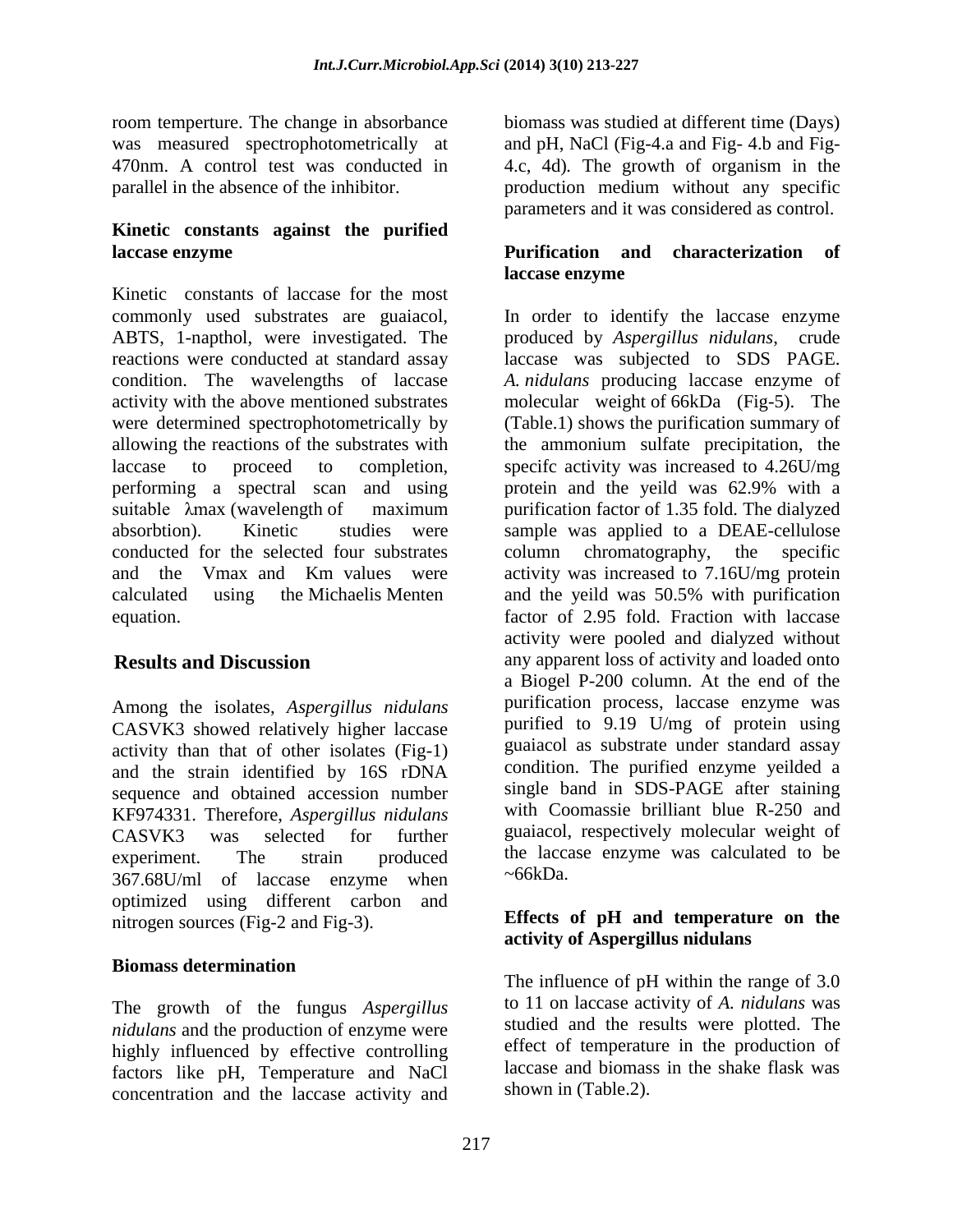

**Figure.1** Oxidative polymerization of potential strains in Czapek dox broth



**Figure.2** Effect of different carbon sources on Laccase production by *A. nidulans*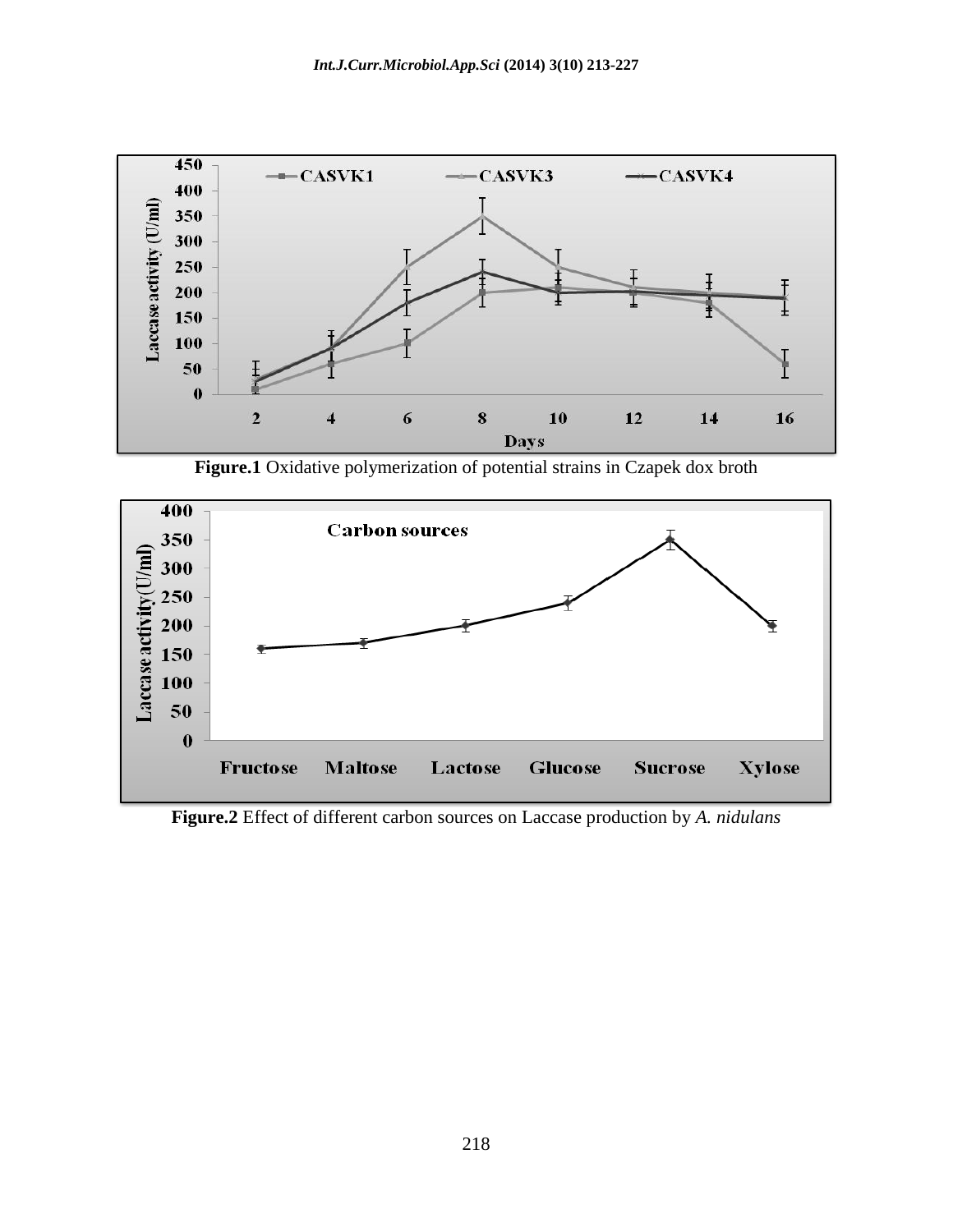









**Figure 4.b** Relative activity of laccase enzyme against the biomass in different pH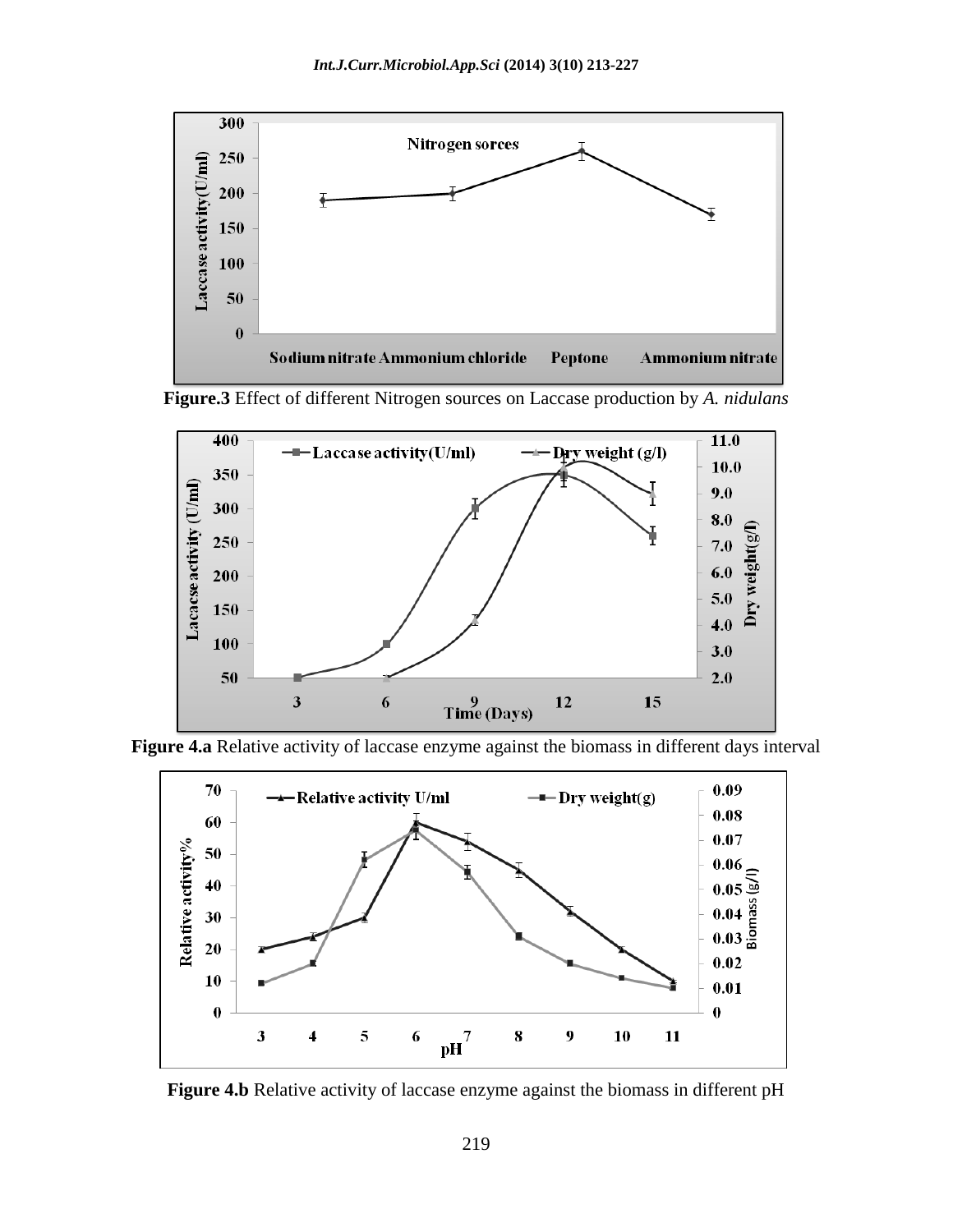

**Figure 4.c** Effect of NaCl on purified laccase of *A. nidulans*



**Figure 4.d** Thermostability of the laccase produced by *A. nidulans* at different time duration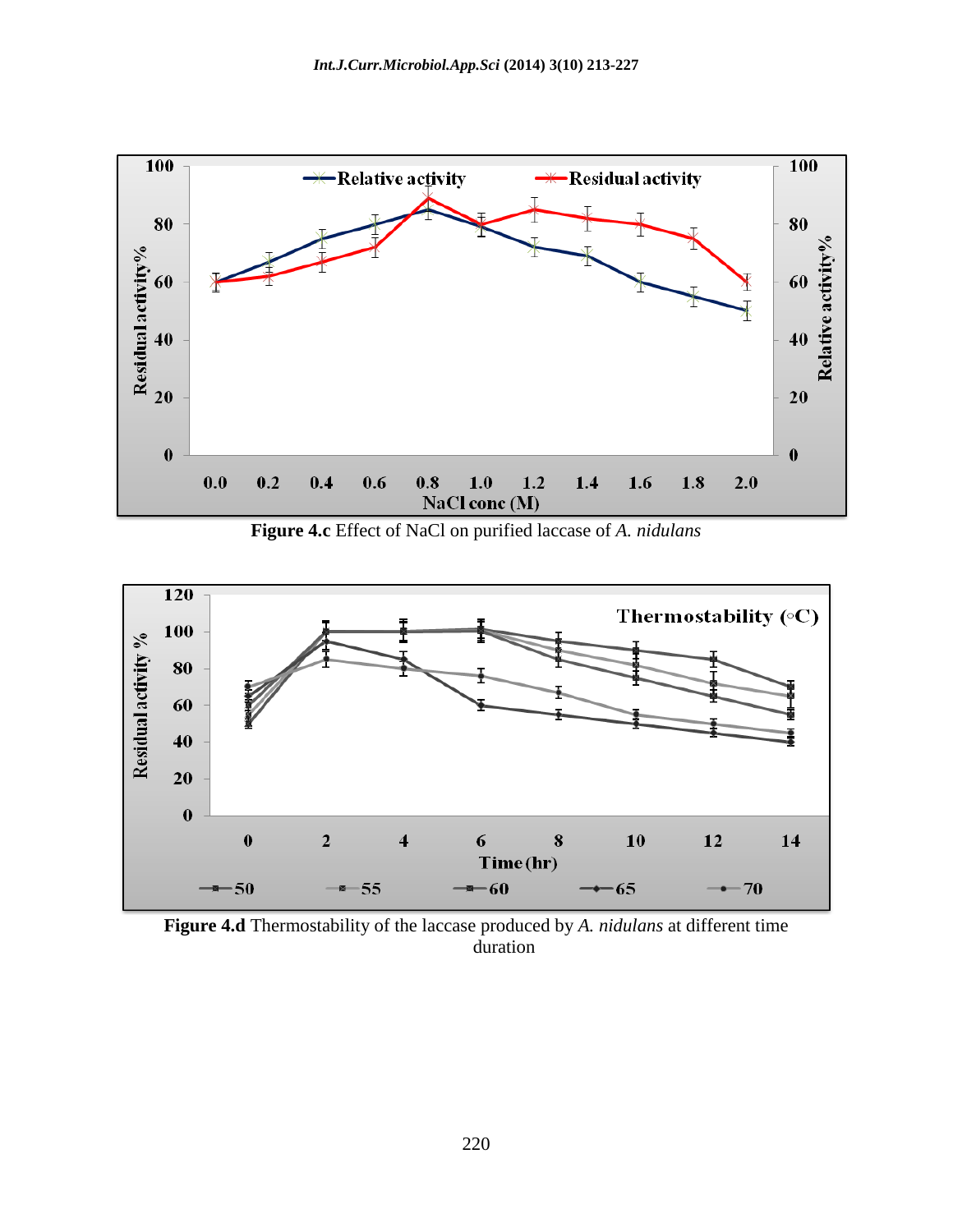

**Figure.5** Molecular weight determination of purified laccase enzyme (66 kDa) on SDS-PAGE analysis

| <b>Purification steps</b>                                 | <b>Total</b><br>laccase<br>(U/ml) | <b>Total</b><br><b>Protein</b><br>(mg) | <b>Specific</b><br>activity of<br><b>laccase</b><br>(U/mg) | Yeild | <b>Purification</b><br>factor<br>(fold) |
|-----------------------------------------------------------|-----------------------------------|----------------------------------------|------------------------------------------------------------|-------|-----------------------------------------|
| Crude enzyme<br>(culture filtrate)                        | 23702                             | 75                                     | 340                                                        | 100   | $\mathbf{1}$                            |
| <b>Ultrafiltration</b><br>(5kDa cut off)                  | 129712                            | 12                                     | 11125                                                      | 545   | 34                                      |
| <b>Ammonium sulfate</b><br>salt precipitation<br>$(80\%)$ | 560                               | 150                                    | 4.56                                                       | 62.9  | 1.35                                    |
| <b>DEAE-Cellulose</b>                                     | 430                               | 60                                     | 7.16                                                       | 50.5  | 2.95                                    |
| <b>Biogel P-200</b><br>Laccase enzyme                     | 330                               | 30                                     | 9.19                                                       | 42.45 | 5.8                                     |

**Table.1** Summary and purification procedure of *A. nidulans* laccase enzyme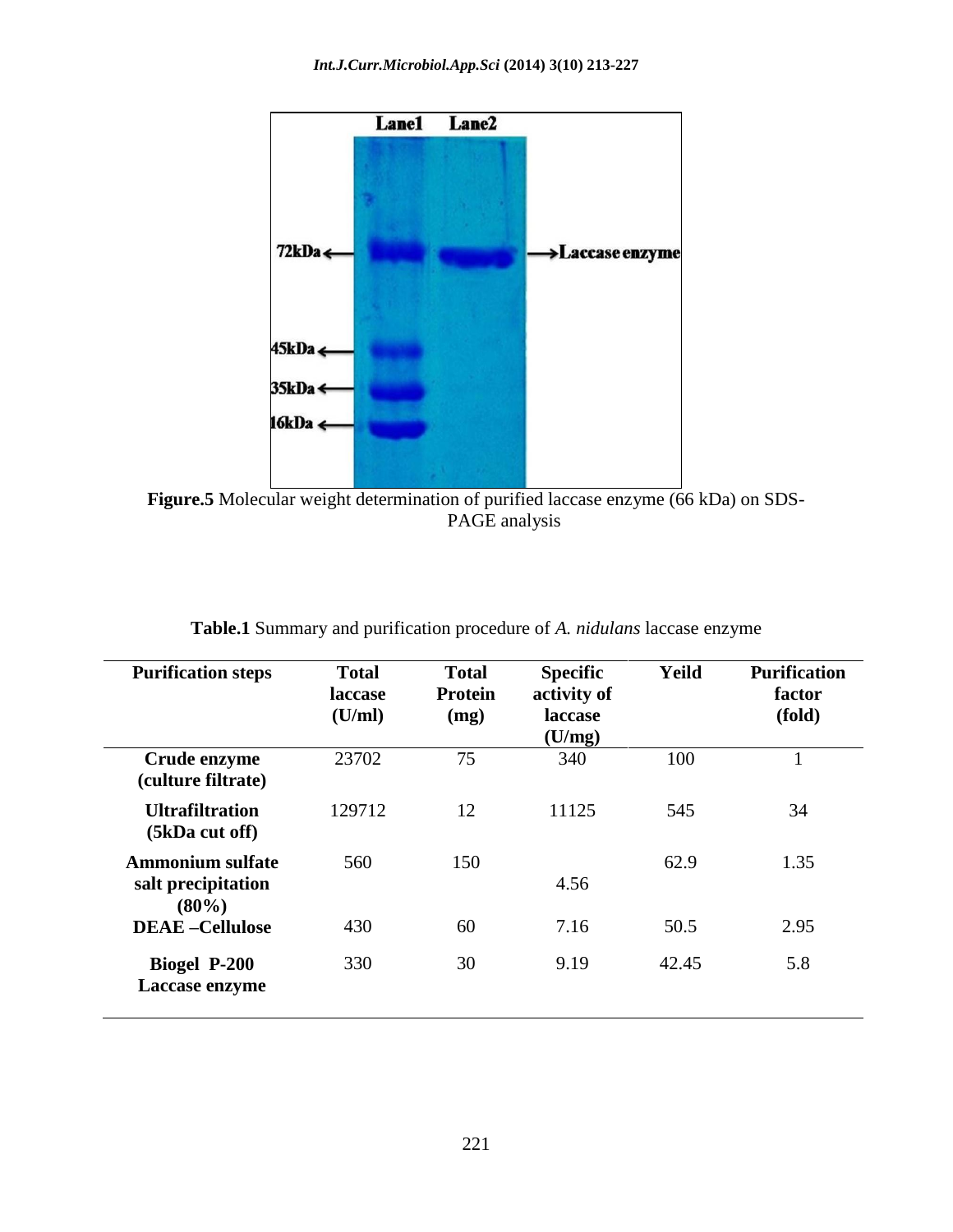#### *Int.J.Curr.Microbiol.App.Sci* **(2014) 3(10) 213-227**

| S. No | Temperature $\circ$ C | pH      | <b>Biomass</b><br>(g/I) | <b>Laccase</b><br>(U/ml) | ₹р<br>(U/ml/h) |
|-------|-----------------------|---------|-------------------------|--------------------------|----------------|
|       | 20                    | $6.0\,$ | $20.5 \pm 3.0$          | $224 \pm 4.9$            | 3.52           |
|       | 25                    | 6.0     | $18.2 \pm 3.5$          | $350 \pm 6.1$            | 2.36           |
|       | 30                    | 6.0     | $17.5 \pm 2.7$          | $200\pm4.2$              | 2.22           |
|       | 35                    | 6.0     | $13.6 \pm 1.2$          | $150+4.0$                | 1.49           |

**Table.2** The influence of temperature on the laccase and biomass production from *A*.nidulans

**Table.3** The influence of pH on the laccase and biomass production by *A. nidulans*

| S. No | <b>Temperature</b> $\circ$ <b>C</b> | pH  | <b>Biomass</b><br>(g/l) | <b>Laccase</b><br>(U/ml) | Vг<br>(U/ml/h) |
|-------|-------------------------------------|-----|-------------------------|--------------------------|----------------|
|       | 30                                  | 5.0 | $20.5 \pm 3.0$          | $220 \pm 4.9$            | 3.52           |
|       | 30                                  | 5.5 | $18.2 \pm 3.5$          | $350 \pm 6.1$            | 2.36           |
|       | 30                                  | 6.0 | $17.5 \pm 2.7$          | $200\pm4.2$              | 2.22           |
|       | 30                                  | 6.5 | 13.6±1.2                | $180 + 4.0$              | 1.49           |

| <b>Metal</b> ions | Concentration(mM) | Relative activity $\%$ ) |
|-------------------|-------------------|--------------------------|
| <b>Control</b>    |                   | 100                      |
| Cu                | 2.0               | 168                      |
| Ca                | 2.0               | 95                       |
| K                 | 2.0               | 106                      |
| Mg                | 2.0               | 119                      |
| Fe                | 2.0               | 139                      |
| Zn                | 2.0               | 79                       |
| Co                | 1.0               | 25                       |
| Ni                | 1.0               | 32                       |
| <b>Hg</b>         | 1.0               | 19                       |
| Pb                | $1.0\,$           | 20                       |

**Table 4.** Effect of metal ions on purified laccase from *A. nidulans*

**Table.5** Kinetic parameters for *A. nidulans* laccase enzyme

| <b>Substrate</b> | Wavelength | pH  | $K_m(mM)$ | $V_{max}(mM/Sec)$ | $V_{\rm max}/K_{\rm m}$ |
|------------------|------------|-----|-----------|-------------------|-------------------------|
| <b>Guaiacol</b>  | 470        | 6.0 | 0.052     | 2.86              | 55                      |
| <b>ABTS</b>      | 436        | 5.5 | 0.072     | 1.53              | 18.4                    |
| 1- Napthol       | 425        | 5.0 | 0.125     | 0.94              | 7.52                    |

Note: The enzyme activity was performed at 60◦C. All the values were calculated by the linear regression (correaltion coefficent  $\geq$ 0.98) of double reciprocal plots,  $1/v_0$  versus  $1/[s]$ , from every set of triplicate measurements.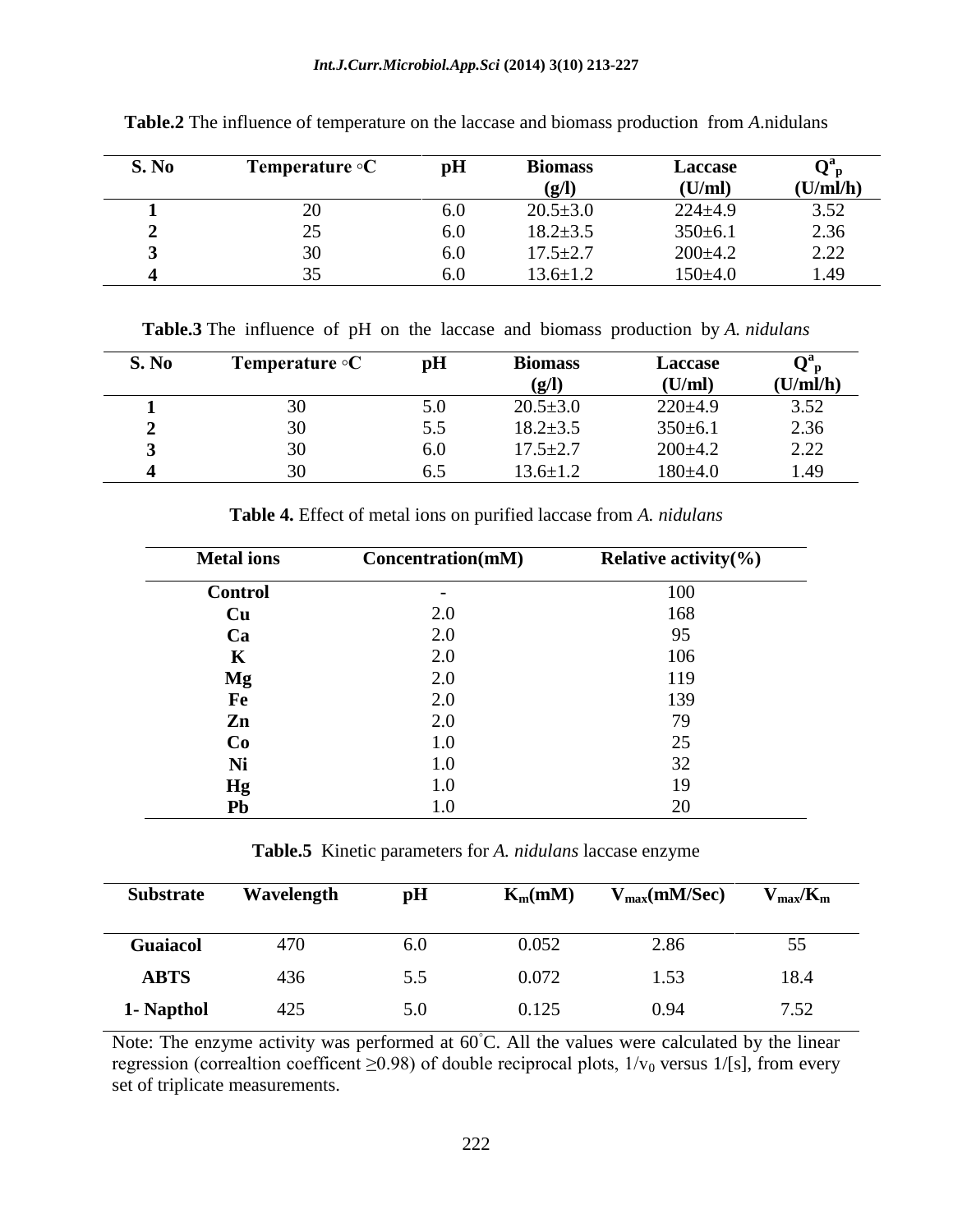| <b>Inhibitor</b>         | <b>Concentration (mM)</b> | Inhibition $(\% )$ |
|--------------------------|---------------------------|--------------------|
| L-cystine                | 0.1                       | 98                 |
|                          | $\overline{2}$            | 99                 |
|                          | 5                         | 100                |
|                          | 10                        | 100                |
| Sodium sulphite          | 0.1                       | $\overline{2}$     |
|                          | $\overline{2}$            | 16                 |
|                          | 5                         | 70                 |
|                          | 10                        | 100                |
| Sodium hydrogen          | 0.1                       | 34                 |
| sulphite                 | $\overline{2}$            | 70                 |
|                          | 5                         | 100                |
|                          | 10                        | 100                |
| Sodium metabisulphite    | 0.1                       | 80                 |
|                          | $\overline{2}$            | 99                 |
|                          | 5                         | 100                |
|                          | 10                        | 100                |
| <b>Sodium dithionite</b> | 0.1                       | 65                 |
|                          | $\overline{2}$            | 98                 |
|                          | $\overline{5}$            | 100                |
|                          | 10                        | 100                |

#### **Table.6** Effect of inhibitors on *A. nidulans* laccase enzyme

Experimental data suggest that the increased production of laccase was obtained at 25◦C when the initial pH was 6.0. The maximum production of laccase 367.67 U/ml was obtained when the pH of the medium was not stabilized. pH is one of the important factor, which plays a major role in the production of laccase. Three levels of pH were studied by maintaining the temperature constantly at 30◦C. The maximum production of laccase and biomass were attained at pH 6.0, the obtained laccase activity and biomass are 367.67U/ml and  $18.2 \pm 3.5$  g/l respectively. The optimum pH for laccase activity was found to be 5.0 (1.19 U/ml). The activity of laccase was decreased with increasing pH after 5.

The volumetric production rate  $(Q_p^a)$  of laccase was determined as 3.52 U/ml/hr .When the temperature was maintained at

30◦C could be compensated by the lower energy and cost required for temperature control. The optimum temperature for lacasse activity was found to be  $40^{\circ}$ C (1.09) U/mg). Further, the increase of temperature above 40°C reduces the enzyme activity considerably.

The optimum pH was not identical to the other substrates like ABTS, 1-napthol and pyrocatechol. The laccase shows optimum pH 5.5 for the substrates 1-napthol and pyrocatechol. The optimum pH for the pyrocatechol was 6.0. When pH values greater than 6.0, the enzyme activity decreased gradually and completley inactivated at higher alkaline pH. The residual activity of purified laccase enzyme of *A.nidulans* was determined at various temperatures (20 to  $60^{\circ}$ C) at pH 5.5 using guaiacol as substrate. Maximum activity was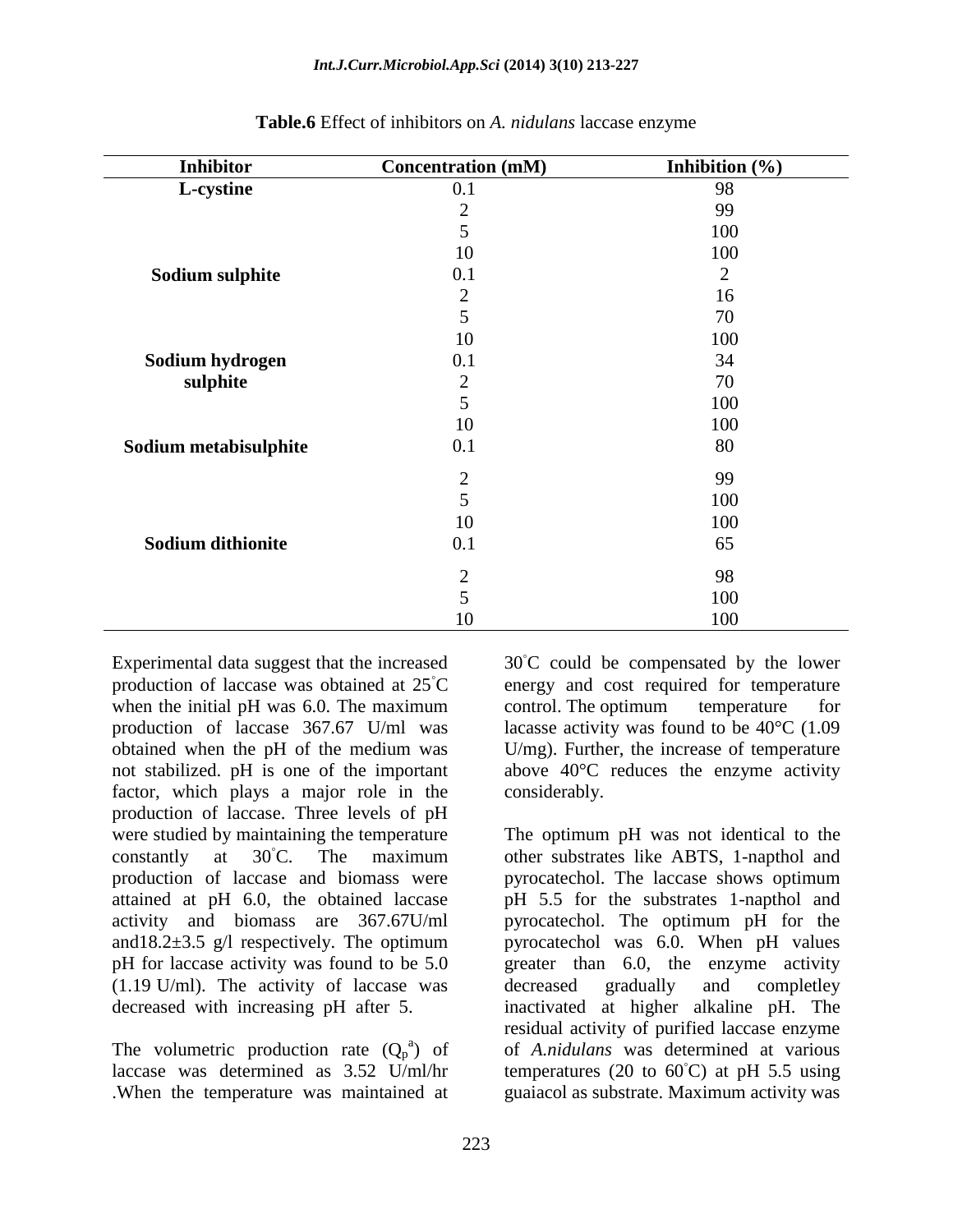observed at 45◦C. Considerable activity was retained also at 50◦C and at higher temepratures of 55 and  $60^{\circ}$ C, the residual activities were reduced to 85% and 69% respectively. Thermo stability studies showed that purified laccase was not stable at temperatures higher than 50◦C over the prolonged incubation.

The result of halotolerance studies on the purified lacacse shows that, the enzyme was active at different concentrations of NaCl within the tested range. Activity at low and high concentrations of NaCl indicated that the purified lacacse was a halo-tolerant enzyme. Maximum activity was obtained at 0.8 M NaCl concentration, the enzyme exhibited 40% additional activity in the absence of NaCl (control). The enzyme was found to be stable at NaCl concentrations upto 1.2M, the stability was gradually decreasing at concentrations higher than 1.2M NaCl even though 66% residual activity was retained at 2M NaCl (Fig-4.c) concentration. It was obvious from the study that there was no change in the stability of enzyme over different incubation time. The activities retained after 1h,12h,and 24h (residual activities) were almost the same, which implied that the reaction of enzyme with salt was relatively rapid and no futher loss of activity was possible over long incubation time. The effects of various metal ions on the activity of purified laccase is given in (Table 3). The enzyme activity was enhanced by metal ions such as Fe,Cu,Ca,Zn,Mg,K,Na,Mn (each at 2mM) while the heavy metals like Hg, Cd,Co,Pb,Ni reduced the activity considerably, even at half the concentration (1.0mM) of other metal ions. The most obvious effect on laccase activty was exerted by Copper,which enhanced the activity at the same level.

As mentioned in the methods, the purified

laccase was characterized in terms of its affinity constant  $(K_m)$  and maximum velocity constant  $(V_{max})$  of the three different substrates namely guaiacol, and ABTS (Table .4). The enzyme showed greater affinity towards guaiacol (0.052mM) and ABTS (0.072mM) respectively. Reactions were initiated by addition of laccase and initial rates were obtained from the linear portion of the progress curve. The fraction without enzyme served as the control. Effect of range of potent laccase inhibitors on the laccase activity was tested with guaiacol as substrates and the results are presented in (Table. 5) and inhibitors were added to the assay mixture at different concentrataions. After incubation (30 min) substrate was added and the residual enzyme activity was determined. Enzyme inhibition was expressed in percentage. The enzyme shows affinity towards guaiacol (0.052mM) when compared with  $K_m$  value of guaiacol (2.86mM). The inhibitors like L-cystine, sodium dithionite, sodium sulphite needs 10mM concentration to completely inhibit the enzyme activity

In the present study many isolates were identified and *Aspergillus nidulans* was found to be effective in laccase production when screened. Similarly, Rajeshwari and Paravatham (2011) found that *Aspergillus*  sp. produced (9.21U/ml) on  $10^{th}$  day of the incubation.

The lower pH condition can affect fungal growth to reduce such response and further inhibit the metabolism of laccase synthesis (Galhaup *et al*., 2002). In addition, the condition with a low pH level can also promote the changes of the threedimensioned structure of the enzyme (Tavares *et al*., 2006) Whereas, Nyanhongo et al., (2002) observed that the increase in biomass of *Trametes modesta* was proportional to the increase in laccase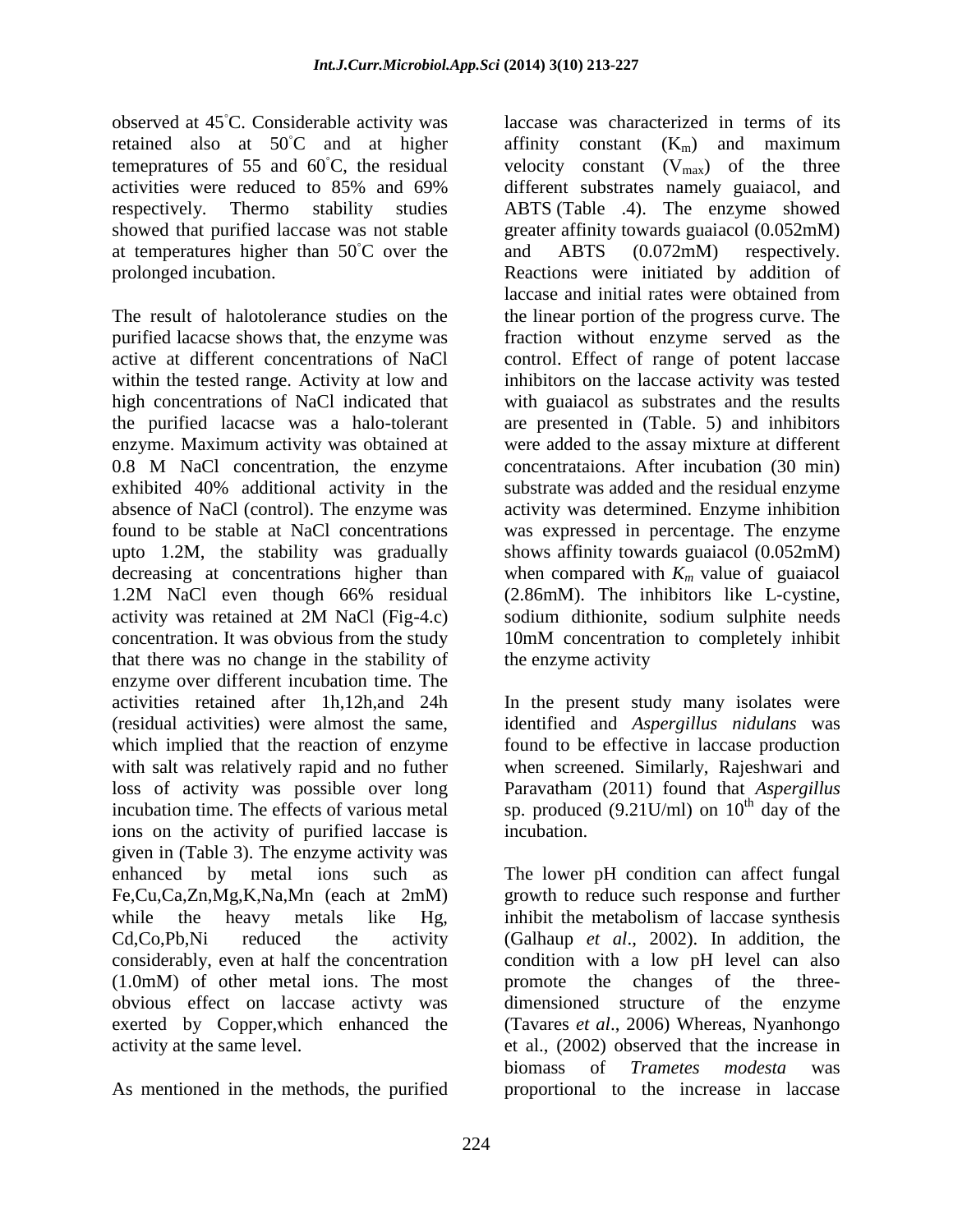activity and glucose was almost completely utilized after the fourth day of incubation. Murugesan *et al*., (2006) reported that optimum temperature of laccase from *Pleurotus sajor-caju* was 40°C. However, other fungal laccase have optimum temperature ranging from 20°C in *Ganoderma lucidum* (Ko et al., 2001) and 80°C in *P. eryngii* (Choi *et al*., 1995). However 44 percent activity was retained at pH 8.

The purified laccase showed optimum activity at pH 5.0 is in concordance to the optimum pH observed for *L. lividus*  laccase (Sahay *et al*., 2009). The laccase from Ascomycetes, *Aspergillus* sp. showed optimal activity at pH 5.0 and most stable at pH 8 which was in par with Xu et al. (1996) who stated that laccase from Basidomycetes had optimal pH of activity in acidic pH and stability at neutral or alkaline pH. The molecular masses of purified laccase was not consistent with most of the *Aspergillus* species namely the *A.oryzae* on SDS-PAGE the induced wt-lcc4 appears to have a MWt (molecular weight) of about 66kDa while r-lcc4 migrates as a smear over 70-85kDa (Jill *et al*.,1996) and *R. practicola* had a molecular weight of about 78kDa (Bollag *et al*.,1979). The laccases from basidomycetes including Trametes species are generally monomeric proteins with molecular mass between 50 and 80kDa (Levin *et al*.,2002 and Yaropolov *et al*., 1994). The *K<sup>m</sup>* value for laccases from the fungi usually ranges from 0.01 to 0.6mM (Galhaup *et al*.,2002; Saito *et al*., 2003).

Lu *et al* (2007a) and Baldrain (2004) reported that L-cystine was one of the effective inhitor of fungal laccase. However, Johannes and Majcherczyk (2000) showed that the observed inhibitory effect was actually caused by the reduction of the oxidized substrate by the sulfhydryl

compounds and not by true inhibition of the enzyme. Laccases can be inhibited when the inhibitor vinds to the strongly and stopping futher catalysis of the reaction. This occurs when the Cu at the catalytic center is removed/chelated or by competting for  $O_2$ , which is specific co substrate of laccase. Laccases have been known to be inhibited by diethyl dithiocarbamate and thiogycolic acid probably due to their effect on copper at the catalytic centre of laccase and by several sulfhydryl compounds such as dithiothreitol, thiogycolic acid, cystine and ditethyldithiocarbamic acid (Baldrain, 2006).

The present study proposes that the non white rot fungi is capable of producing Laccase enzyme which is a powerful lignocellulosic enzyme, used in many industries for bioleaching and dye degrading industries. In the present study, RSM and Plackett Burman design was used to establish an optimized culture condition for laccase production and the sole carbon source was sucrose and the nitrogen source was peptone, which yeild the purified laccase enzyme (367.68U/mL) and many purification steps was employed to get a better fold of increase in the yeild of production. The thermostability and the effect of salinity proved to be more tolerent thus proving as halotolerent enzyme.

# **Acknowledgement**

Authors are thankful to Dr. K. Kathiresan, Dean and Director CAS in Marine Biology, Annamalai University and Prof. T. Balasubramanian, former Director and Dean, and also thankful to Ministry of Earth Sciences (MoES-SIBER) Sustainable Biogeochemistry Ecosystem Research for funding support.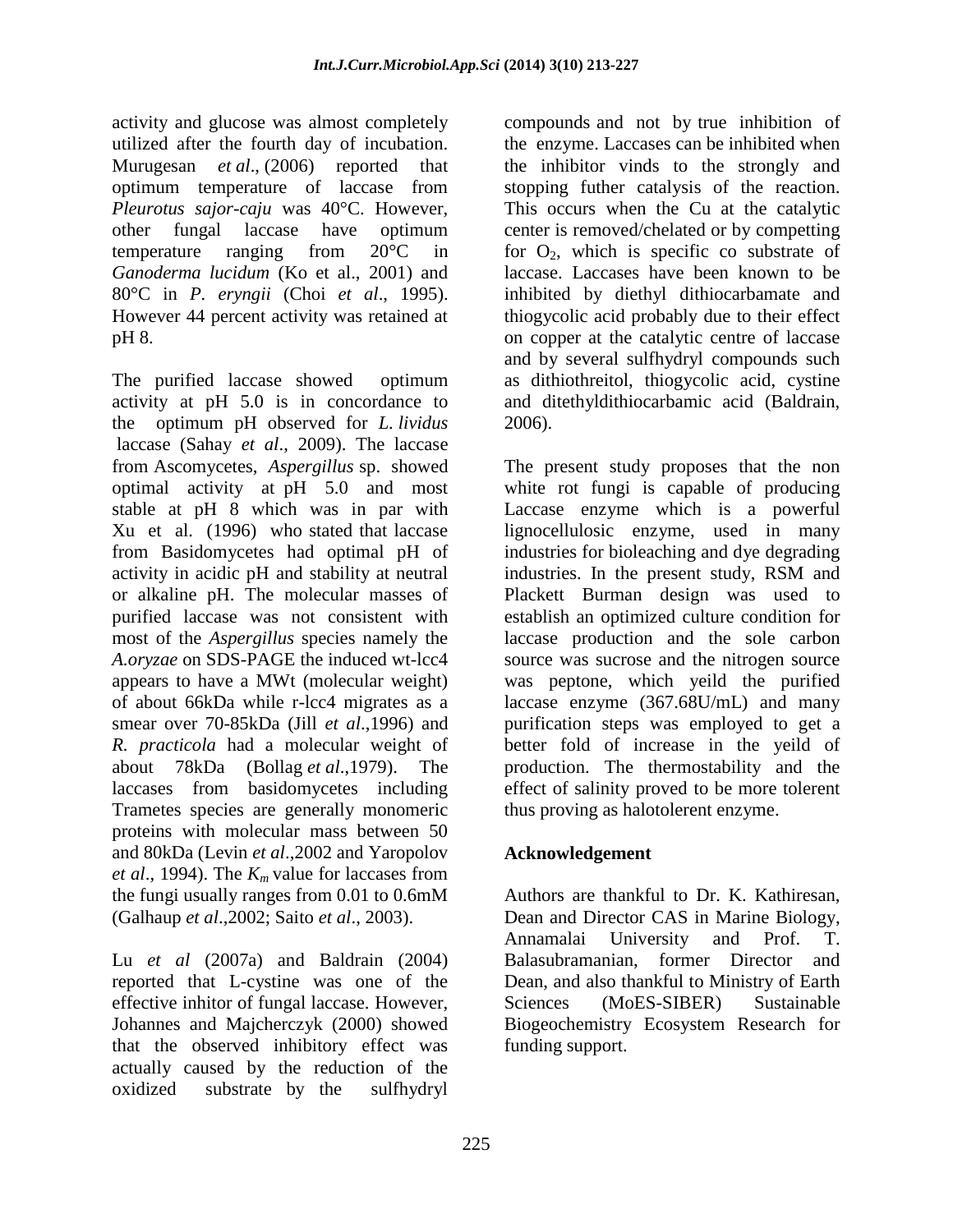#### **References**

- Abadulla, E., Tzanov, T., Costa, S., Robra, K.H., Paulo, A.C., Gubitz, G.M., 2000a.
- Decolorization and detoxification of textile dyes with a laccase from Trametes hirsuta. Appl. Environ. Microb. 66, 3357 – 3362.
- Aracri, E., Colom, J.F., Vidal, T., 2009. Application of laccase-natural mediator systems to sisal pulp: an effective approach to biobleaching or functionalizing pulp fibres? Bioresour. Technol. 100, 5911 – 5916.
- Arora, D.S., Sharma, R.K., 2010. Ligninolytic fungal laccases and their biotechnological applications. Appl. Biochem. Biotech. 160, 1760 – 1788.
- Baldrian, P., 2004. Purification and characterization of laccase from the white-rot fungus Daedalea quercina and decolorization of synthetic dyes by the enzyme. J. Appl. Microbiol. Biotech. 63,  $560 - 563$ .
- Baldrian, P., 2006. Fungal laccases occurrence and properties. FEMS. Microbiol. Rev. 30,  $215 - 242.$
- BolIag, J.-M., R. D. Sjoblad, and S.-Y. Liu. 1979. Characterization of an enzyme from *Rhizoctonia praticola* which polymerizes phenolic compounds. Can. J. Microbiol. 25:229-233.
- Choi, Y .O., Kim, S.J. and Choi, H.T., 1995. Purification and characterization of laccase from Coprinus congregates. Microorg. Ind. 21: 351-358.
- Das, N., Chakraborty, T.K., Mukherjee, M., 2001. Purification and characterization of a growth regulating laccase from Pleurotus florida. J. Basic Microbiol. 41, 261 - 267.
- Eggert, C., Temp, U., Eriksson, K.-E.L., 1996. The ligninolytic system of the white rot fungus Pycnoporus cinnabarinus: purification and characterization of the laccase. Appl. Environ. Microbiol.62:1151 – 8.
- Francisco J. Ruiz-Dueñas and Angel T. Martínez (2009)Microbial degradation of lignin: how a bulky recalcitrant polymer is efficiently recycled in nature and how we can take advantage of this Microbial Biotechnology 2(2), 164–177
- Galhaup, C., Goller, S., Peterbauer, C.K., Strauss, J., Haltrich, D., 2002. Characterization of the major laccase isoenzyme from Trametes pubescensand regulation of its synthesi by metal ions. Microbiology 148, 2159-2169.
- Haq, P.B., Daud, D.A., 1995. Process of mycelial dry weight calculation for citric acid. J. Biotechnol. 9, 31 – 35
- Hermann, T.E., Kurtz, M.B., Champe, S.P., 1983. Laccase localised in hulle cells and cleistothecial primordia of *Aspergillus nidulans*. J. Bacteriol. 154, 955–964.
- Johannes, C., Majcherczyk, A., H€ uttermann, A., 1996. Degradation of anthracene by laccase Of *Trametes versicolor* in the presence of different mediator compounds. Appl. Microbiol. Biotechnol. 46, 313-317.
- Khuri, A.I., Cornell, J.A., 1987. Response Surfaces. Dekker, New York, NY.
- Kim, Y., Cho, N.S., Eom, T.J., shin, W., 2002. Purification and characterization of a laccase from *Cerrena unicolor* and its reactivity in lignin degradation. Bull Korean Chem. Soc. 23, 985 – 989.
- Ko, E.M., Leem, Y .E. and Choi, H.T., 2001. Purification and characterization o of laccase from the white-rot basidiomycete *Ganoderma lucidum*. Appl. Microbiol. Biotechnol. 57: 98-102.
- Laemmli, U.K., 1970. Cleavage of structural proteins during the assembly of the head bacteriophage T4. Nature 227: 680-685.
- Levin L, Forchiassin F, Ramos AM. Copper induction of ligninmodifying enzymes in the white-rot fungusTrametes trogii. Mycologia 2002;94:377–83.
- Lowry, O.H., Rosebrough, N.J and Randal, R.J., 1951. Protein measurement with Folin phenol reagent. J. Biol. Chem. 193:265- 275.
- Lu, L., Zhao, M., Zhang, B.B., Yu, S.Y., Bian, X.J., Wang, W., Wang, Y., 2007a. Purification and characterization of laccase from Pycnoporus sanguineus and decolorization of an anthraquinone dye by the enzyme. Appl. Microbiol. Biot. 74, 1232 -1239.
- Mayer, A. M. 1987. Polyphenol oxidases in plants: recent progress. Phytochemistry 26:11-20.
- Meideieros, M.B., Bento, A.V., Nunes, A.L.L., Oliveira, S.C., 1999. Optimization of some